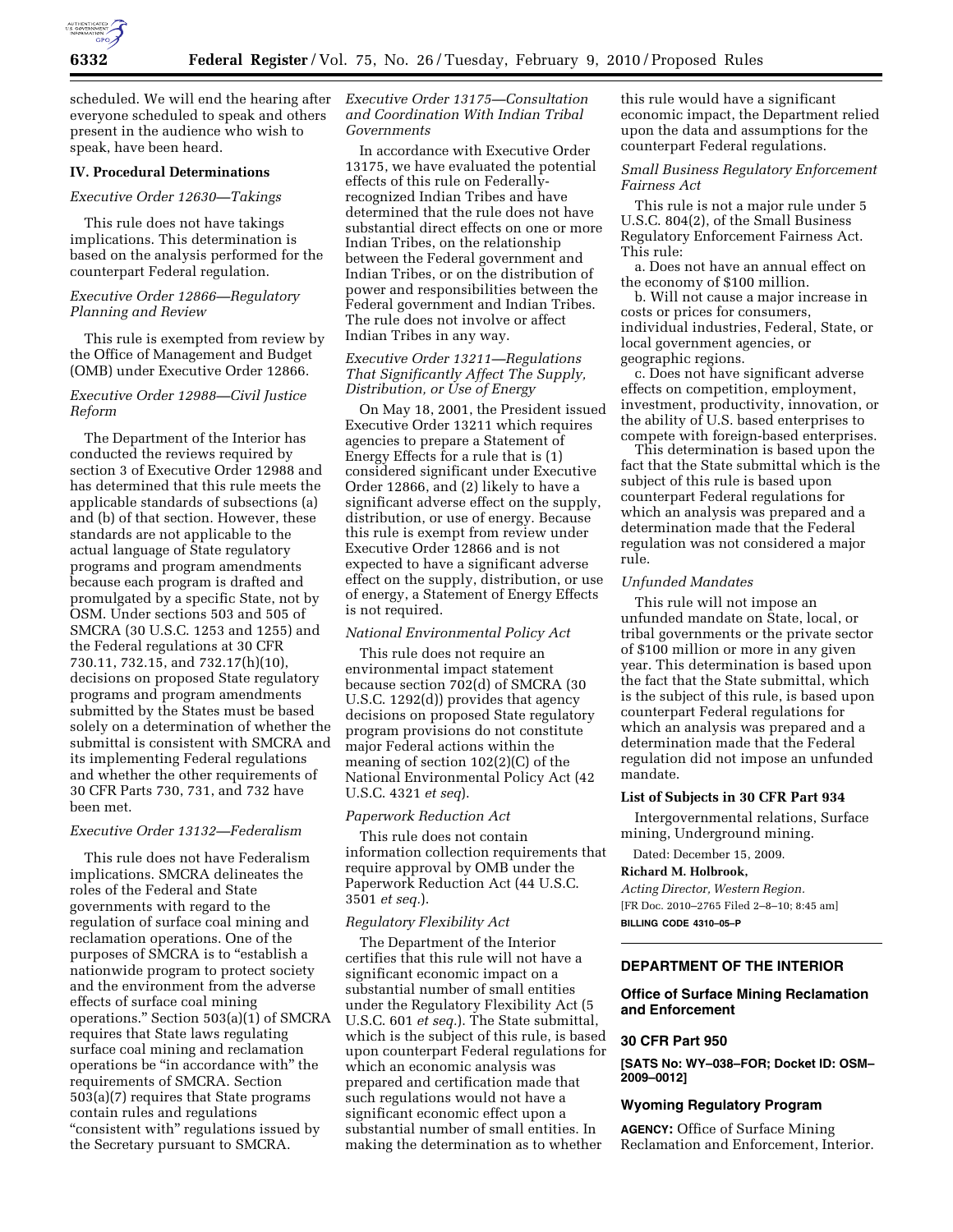**ACTION:** Proposed rule; public comment period and opportunity for public hearing on proposed amendment.

**SUMMARY:** We are announcing receipt of a proposed amendment to the Wyoming regulatory program (hereinafter, the ''Wyoming program'') under the Surface Mining Control and Reclamation Act of 1977 (''SMCRA'' or ''the Act''). Wyoming proposes numerous revisions and additions to rules concerning revegetation and cropland success standards, normal husbandry practices, shrub reclamation standards, fish and wildlife enhancement measures, cultural and historic resources, prime farmland, siltation structures and impoundments, and operator information. Wyoming intends to revise its program to be consistent with the corresponding Federal regulations and SMCRA, clarify ambiguities, and improve operational efficiency.

This document gives the times and locations that the Wyoming program and proposed amendment to that program are available for your inspection, the comment period during which you may submit written comments on the amendment, and the procedures that we will follow for the public hearing, if one is requested. **DATES:** We will accept written comments on this amendment until 4 p.m., m.s.t. March 11, 2010. If requested, we will hold a public hearing on the amendment on March 8, 2010. We will accept requests to speak until 4 p.m., m.s.t. on February 24, 2010. **ADDRESSES:** You may submit comments by either of the following two methods:

• *Federal eRulemaking Portal: http:// www.regulations.gov.* This proposed rule has been assigned Docket ID: OSM– 2009–0012. If you would like to submit comments through the Federal eRulemaking Portal, go to *http:// www.regulations.gov* and follow the instructions. You can view the proposed rule and submit a comment. You can also view supporting material and any comments submitted by others.

• *Mail/Hand Delivery/Courier:* Jeffrey Fleischman, Director, Casper Field Office, Office of Surface Mining Reclamation and Enforcement, Federal Building, 150 East B Street, Rm. 1018,Casper, Wyoming 82601–1018.

For detailed instructions on submitting comments and additional information on the rulemaking process, see the ''III. Public Comment Procedures'' in the **SUPPLEMENTARY INFORMATION** section of this document.

In addition to viewing the docket and obtaining copies of documents at *http:// www.regulations.gov,* you may review copies of the Wyoming program, this

amendment, a listing of any public hearings, and all written comments received in response to this document at the addresses listed below during normal business hours, Monday through Friday, excluding holidays. You may also receive one free copy of the amendment by contacting OSM's Casper Field Office.

- Jeffrey Fleischman, Director, Casper Field Office, Office of Surface Mining Reclamation and Enforcement, Federal Building, 150 East B Street, Denver, Colorado 82601–1018, 307/ 261–06547, *JFleischman@osmre.gov.*
- John V. Corra, Director, Wyoming Department of Environmental Quality, Herschler Building, 122 West 25th Street, Cheyenne, Wyoming 82002, 307/777–7046, *jcorra.state.wy.us.*

**FOR FURTHER INFORMATION CONTACT:**  Jeffrey Fleischman, Telephone: (307)

261–6547. Internet: *jfleischman@osmre.gov.* 

## **SUPPLEMENTARY INFORMATION:**

I. Background on the Wyoming Program II. Description of the Proposed Amendment III. Public Comment Procedures IV. Procedural Determinations

## **I. Background on the Wyoming Program**

Section 503(a) of the Act permits a State to assume primacy for the regulation of surface coal mining and reclamation operations on non-Federal and non-Indian lands within its borders by demonstrating that its State program includes, among other things, ''a State law which provides for the regulation of surface coal mining and reclamation operations in accordance with the requirements of this Act \* \* \*; and rules and regulations consistent with regulations issued by the Secretary pursuant to this Act.'' See 30 U.S.C.  $1253(a)(1)$  and  $(7)$ . On the basis of these criteria, the Secretary of the Interior conditionally approved the Wyoming program on November 26, 1980. You can find background information on the Wyoming program, including the Secretary's findings, the disposition of comments, and the conditions of approval of the Wyoming program in the November 26, 1980, **Federal Register** (45 FR 78637). You can also find later actions concerning Wyoming's program and program amendments can be found at 30 CFR 950.12, 950.15, 950.16, and 950.20.

## **II. Description of the Proposed Amendment**

By letter dated October 15, 2009, Wyoming sent us a proposed amendment to its approved regulatory program [Administrative Record Docket

ID No. OSM–2009–0012]. Wyoming sent the amendment in response to: Portions of a February 21, 1990, letter that we sent to Wyoming in accordance with 30 CFR 732.17(c); previous OSM disapprovals at 30 CFR 950.12(a)(6) and (7); and, required program amendments at 30 CFR 950.16(f), (l), (m), (p), and (u). The amendment also includes changes made at Wyoming's own initiative. The full text of the program amendment is available for you to read at the locations listed above under **ADDRESSES.** 

Wyoming proposes to amend Chapters 1, 2, 4, 5, and Appendix A of the Land Quality Division (LQD) Coal Rules and Regulations (R&R) to address required program amendments and other deficiencies identified by OSM. The proposed changes are intended to clarify baseline vegetation requirements and revegetation reclamation plan requirements, clarify revegetation success standards and codify normal husbandry practices, reorganize and clarify species diversity and shrub density requirements, and revise and add definitions supporting those proposed changes. Wyoming also proposes rule changes to address several miscellaneous deficiencies.

Specifically, Appendix A of the LQD R&R contains rules on vegetation sampling methods and reclamation success standards for shrubs on reclaimed lands. In August of 2006, OSM published new rules that no longer required sampling and statistical methods to be included in the rules of the regulatory authority. Consequently, much of Appendix A was no longer required and Wyoming proposes to delete Appendix A entirely and relocate portions thereof into Chapters 1, 2, and 4. Wyoming's proposed changes to Chapter 1 contain definitions that were relocated from deleted Appendix A. The proposed changes include new and revised definitions intended to clarify current or proposed rules and/or sampling methods in support of proposed changes in Chapters 2 and 4. The proposed changes include: New definitions for "Regulatory categories;" new definitions related to normal "Husbandry practices;" revisions to the rules on ''Reference areas;'' revision to the ''Eligible land'' definition; revision to the ''Pastureland'' definition; and addition of the ''Species lacking creditable value'' definition. Wyoming also proposes to substantially reorganize the structure of Chapter 2 to revise Section 1 (General Requirements) and divide Section 2 (Application Content Requirements) into five new sections including Adjudication Requirements; Vegetation Baseline Requirements;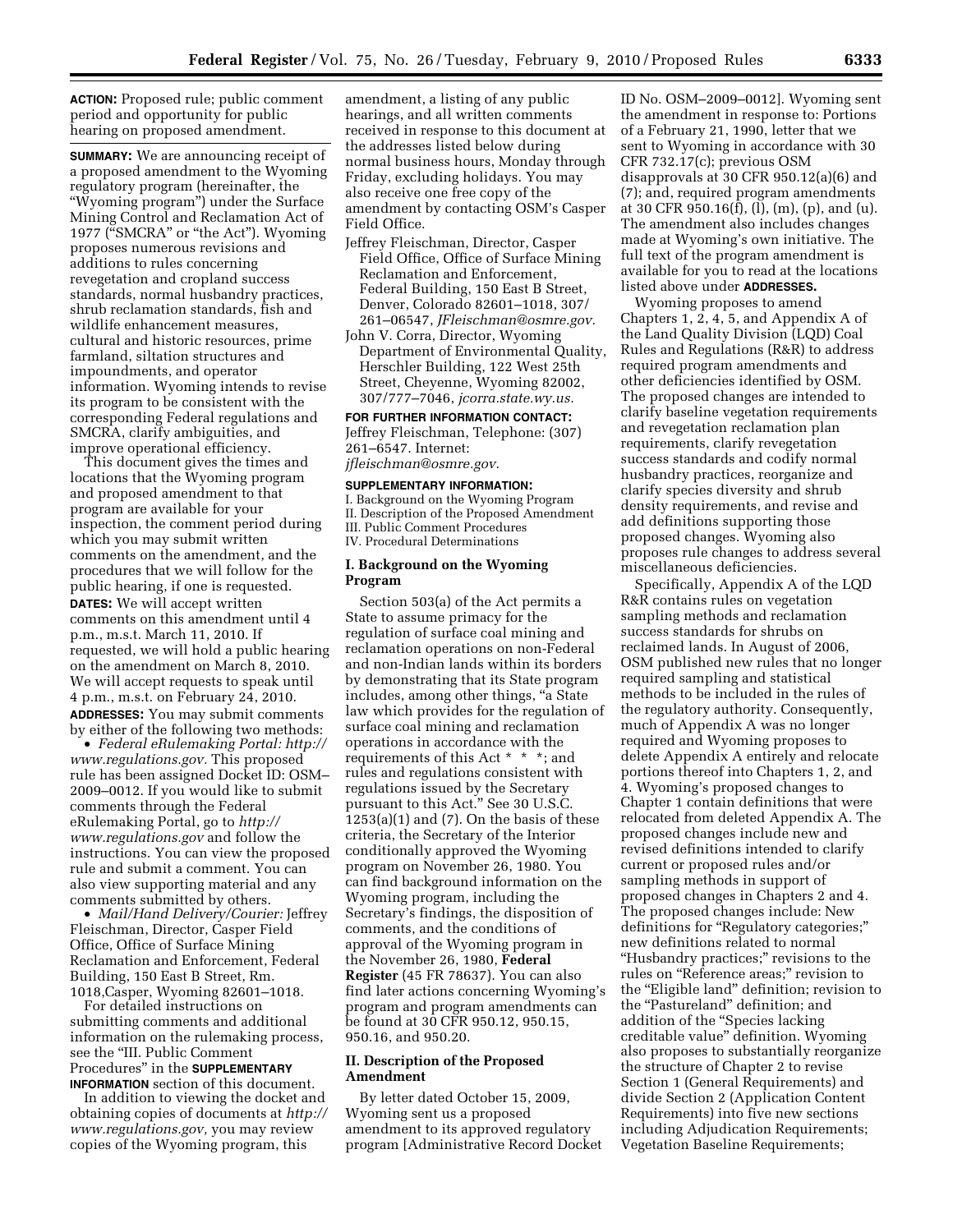General Baseline Requirements; Mine Plan; and Reclamation Plan.

Similarly, Wyoming proposes to substantially reorganize the structure of Chapter 4 Section 2(d) into two new subsections with subsection (i) containing general revegetation performance standards and most of the current Section 2(d) rules, and adding rules dealing with normal husbandry practices. Subsection (ii) contains Revegetation Success Standards listed by post-mine land use categories and includes new rules for Fish and Wildlife Habitat; Postmining Wetlands; Developed Water Resource; Recreational; and a new provision within the current land use rule for Special Success Standards. Wyoming also proposes to combine the standards for grazingland and pastureland into a single section and proposes new Chapter 4 Appendix 4A, which describes the different shrub standard options, and is relocated from deleted Appendix A. Lastly, Wyoming proposes changes to its rules in Chapters 2, 4, and 5 regarding cultural and historic resources, prime farmland, siltation structures and impoundments, and operator information.

#### **III. Public Comment Procedures**

Under the provisions of 30 CFR 732.17(h), we are seeking your comments on whether the amendment satisfies the applicable program approval criteria of 30 CFR 732.15. If we approve the amendment, it will become part of the Wyoming program.

#### *Electronic or Written Comments*

If you submit written comments, they should be specific, confined to issues pertinent to the proposed regulations, and explain the reason for any recommended change(s). We appreciate any and all comments, but those most useful and likely to influence decisions on the final regulations will be those that either involve personal experience or include citations to and analyses of SMCRA, its legislative history, its implementing regulations, case law, other pertinent Tribal or Federal laws or regulations, technical literature, or other relevant publications.

We cannot ensure that comments received after the close of the comment period (*see* **DATES**) or sent to an address other than those listed above (*see*  **ADDRESSES**) will be included in the docket for this rulemaking and considered.

# *Public Availability of Comments*

Before including your address, phone number, e-mail address, or other personal identifying information in your comment, you should be aware that your entire comment—including your personal identifying information—may be made publicly available in the electronic docket for this rulemaking at *http://www.regulations.gov.* While you can ask us in your comment to withhold your personal identifying information from public review, we cannot guarantee that we will be able to do so.

### *Public Hearing*

If you wish to speak at the public hearing, contact the person listed under **FOR FURTHER INFORMATION CONTACT** by 4 p.m., m.s.t. on February 24, 2010. If you are disabled and need reasonable accommodations to attend a public hearing, contact the person listed under **FOR FURTHER INFORMATION CONTACT.** We will arrange the location and time of the hearing with those persons requesting the hearing. If no one requests an opportunity to speak, we will not hold the hearing. If only one person expresses an interest, a public meeting rather than a hearing may be held, with the results included in the docket for this rulemaking.

To assist the transcriber and ensure an accurate record, we request, if possible, that each person who speaks at a public hearing provide us with a written copy of his or her comments. The public hearing will continue on the specified date until everyone scheduled to speak has been given an opportunity to be heard. If you are in the audience and have not been scheduled to speak and wish to do so, you will be allowed to speak after those who have been scheduled. We will end the hearing after everyone scheduled to speak and others present in the audience who wish to speak, have been heard.

#### **IV. Procedural Determinations**

#### *Executive Order 12630—Takings*

This rule does not have takings implications. This determination is based on the analysis performed for the counterpart Federal regulation.

## *Executive Order 12866—Regulatory Planning and Review*

This rule is exempted from review by the Office of Management and Budget (OMB) under Executive Order 12866.

## *Executive Order 12988—Civil Justice Reform*

The Department of the Interior has conducted the reviews required by section 3 of Executive Order 12988 and has determined that this rule meets the applicable standards of subsections (a) and (b) of that section. However, these standards are not applicable to the actual language of State regulatory

programs and program amendments because each program is drafted and promulgated by a specific State, not by OSM. Under sections 503 and 505 of SMCRA (30 U.S.C. 1253 and 1255) and the Federal regulations at 30 CFR 730.11, 732.15, and 732.17(h)(10), decisions on proposed State regulatory programs and program amendments submitted by the States must be based solely on a determination of whether the submittal is consistent with SMCRA and its implementing Federal regulations and whether the other requirements of 30 CFR parts 730, 731, and 732 have been met.

## *Executive Order 13132—Federalism*

This rule does not have Federalism implications. SMCRA delineates the roles of the Federal and State governments with regard to the regulation of surface coal mining and reclamation operations. One of the purposes of SMCRA is to ''establish a nationwide program to protect society and the environment from the adverse effects of surface coal mining operations.'' Section 503(a)(1) of SMCRA requires that State laws regulating surface coal mining and reclamation operations be ''in accordance with'' the requirements of SMCRA. Section 503(a)(7) requires that State programs contain rules and regulations "consistent with" regulations issued by the Secretary pursuant to SMCRA.

## *Executive Order 13175—Consultation and Coordination With Indian Tribal Governments*

In accordance with Executive Order 13175, we have evaluated the potential effects of this rule on Federally recognized Indian Tribes and have determined that the rule does not have substantial direct effects on one or more Indian Tribes, on the relationship between the Federal Government and Indian Tribes, or on the distribution of power and responsibilities between the Federal Government and Indian Tribes. The rule does not involve or affect Indian Tribes in any way.

## *Executive Order 13211—Regulations That Significantly Affect the Supply, Distribution, or Use of Energy*

On May 18, 2001, the President issued Executive Order 13211 which requires agencies to prepare a Statement of Energy Effects for a rule that is (1) considered significant under Executive Order 12866, and (2) likely to have a significant adverse effect on the supply, distribution, or use of energy. Because this rule is exempt from review under Executive Order 12866 and is not expected to have a significant adverse